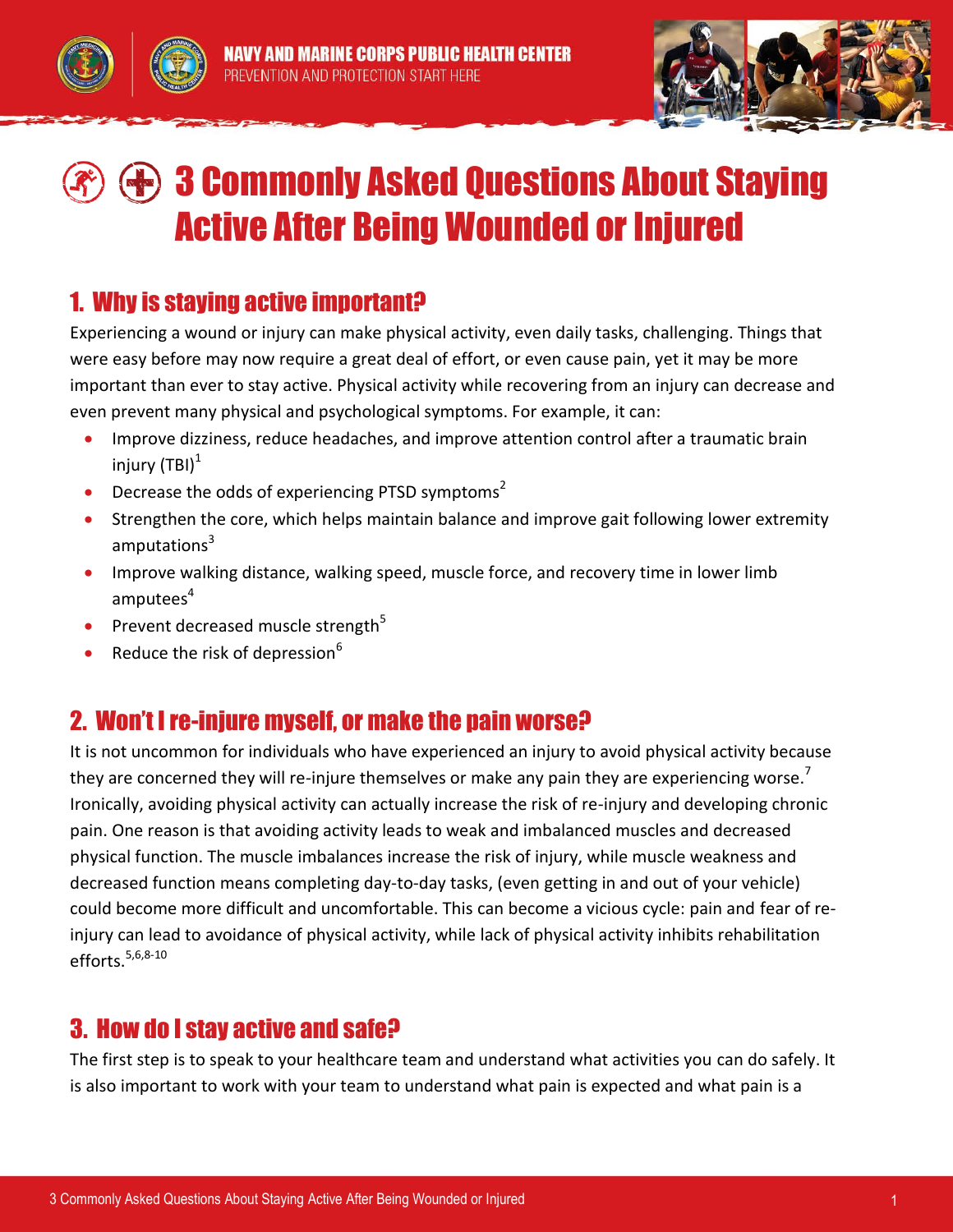



warning sign that it is time to slow down. Pain does not always mean injury, so having a discussion about what to expect is important. Once you have developed a plan, here are some general guidelines and suggestions:

- **If assistive devices have been suggested, use them and use them properly. This includes** everything from canes to crutches to prosthetic limbs.
- Select an activity you do, or would like to do, in your daily life, such as squatting to pick something up off of the ground. Begin slowly practicing this movement. Once you have conquered this, you can incorporate additional, more complex movements.<sup>6,11</sup>
- Try recreation therapy (RT), which has been shown to help combat fear of re-injury.<sup>12</sup> RT does not have to be exercise, and activities can be done alone or with others. Start with activities that focus on current capabilities, such as:
	- o Music
	- o Sports
	- o Education
	- o Arts and crafts
	- o Reading
	- o Helping others

For more information on RT, talk to your doctor, physical or occupational therapist, or visit the [National Resource Directory](https://www.ebenefits.va.gov/ebenefits/nrd/nrd-results#/search?searchtype=keyword&keyword=recreation%20therapy&location=&radius=&territory=&topic=&matchAll=true) for a list of resources in your area.